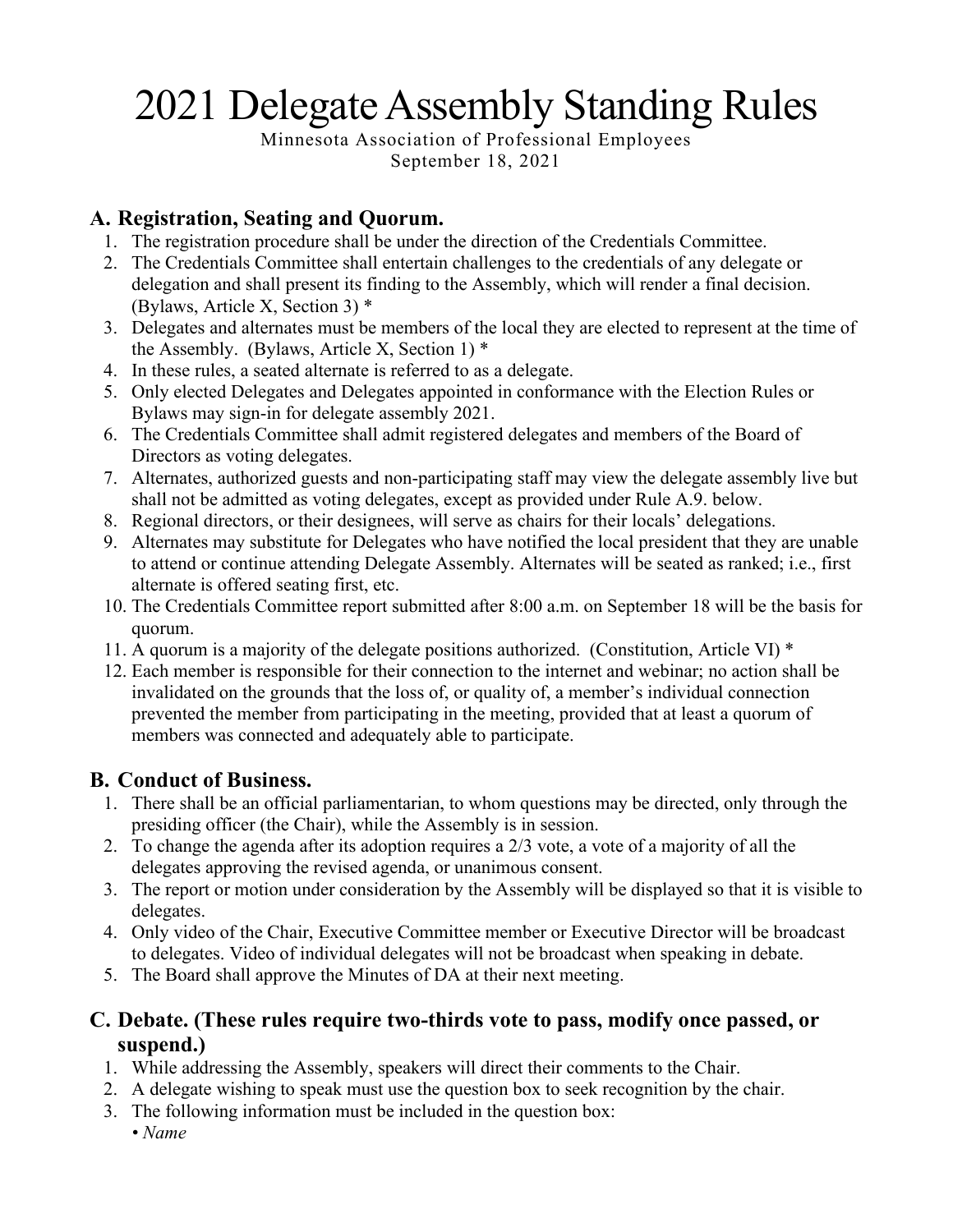#### Standing Rules

- *Local*
- *• Purpose for which delegate seeks recognition; will be indicated by typing one of the following numbers:* 
	- #1. To make of a point of order or appeal a decision
	- #2. To speak in favor of a motion
	- #3. To speak against a motion
	- #4. To offer other motions or amendments
	- #5. To request to stop debate. (Note C. 10)
	- #6. To request information, raise a point of personal privilege, or similar reason
- 4. Once a delegate seeks recognition using the question box, the request will be placed in a queue on a first-come, first-served basis.
- 5. The delegate will be called when it is their turn to speak. The delegate's microphone will be unmuted by staff and the delegate will need to unmute themselves also.
- 6. The first member to speak in favor of the resolution will be the member submitting the resolution. This is defined as the first "Contact Name" appearing on the resolution. This member may substitute a different member to be the first speaker, but only if this request is electronically submitted to Statewide Secretary Lynn Butcher at [Lbutcher@mape.org](mailto:Lbutcher@mape.org) before noon on September 16, 2021.
- 7. There shall be a maximum of three (3) speakers for and three (3) speakers against each motion or resolution. Speakers on a motion being considered by the Delegate Assembly shall be alternated one (1) in favor and one (1) opposed, as far as possible, beginning with a delegate to speak in favor. The Assembly, by a majority vote, may allow additional speakers on a motion or resolution.
- 8. Each speaker shall be allowed two (2) minutes per speaking time.
- 9. A delegate shall speak only once per motion.
- 10. At least two speakers on each side of a question shall be afforded the opportunity to speak to an issue before a motion to move the previous question (stop debate) shall be in order.
- 11. After there have been two speakers on one side and the Chair has asked three times for a speaker on the opposing side without response, the debate will be ended.
- 12. Because the budget was discussed by the membership at a prior Budget Forum and resulting amendments could have been proposed to the Board of Directors, the budget shall first be presented for consideration at the Delegate Assembly without permitting additional amendment. If it fails to pass, the motion to adopt the budget may be renewed and additional amendments may be considered.
- 13. Any person who is not a delegate but wishes to address the Assembly may speak at the discretion of the Chair but may not speak for or against a motion or resolution.
- 14. Endorsements of political candidates are not proper business to come before the Assembly.

## **D. Voting.**

- 1. The Chair may appoint timekeepers and assistants to help administer voting, speaking order, communications and technology.
- 2. Only delegates who are registered and signed-in are eligible to vote.
- 3. Voting on motions and amendments will occur using the voting feature on the digital platform.
- 4. The amount of time for each vote is one (1) minute.
- 5. Once a vote is called, a poll will be displayed, and delegates may vote.
- 6. Once a vote is submitted, the vote cannot be changed.
- 7. When the voting has completed, the results will be displayed. The Chair shall read the number of votes for, the number of votes against and declare whether or not the motion prevailed.

**\*** Provided here for reference only.